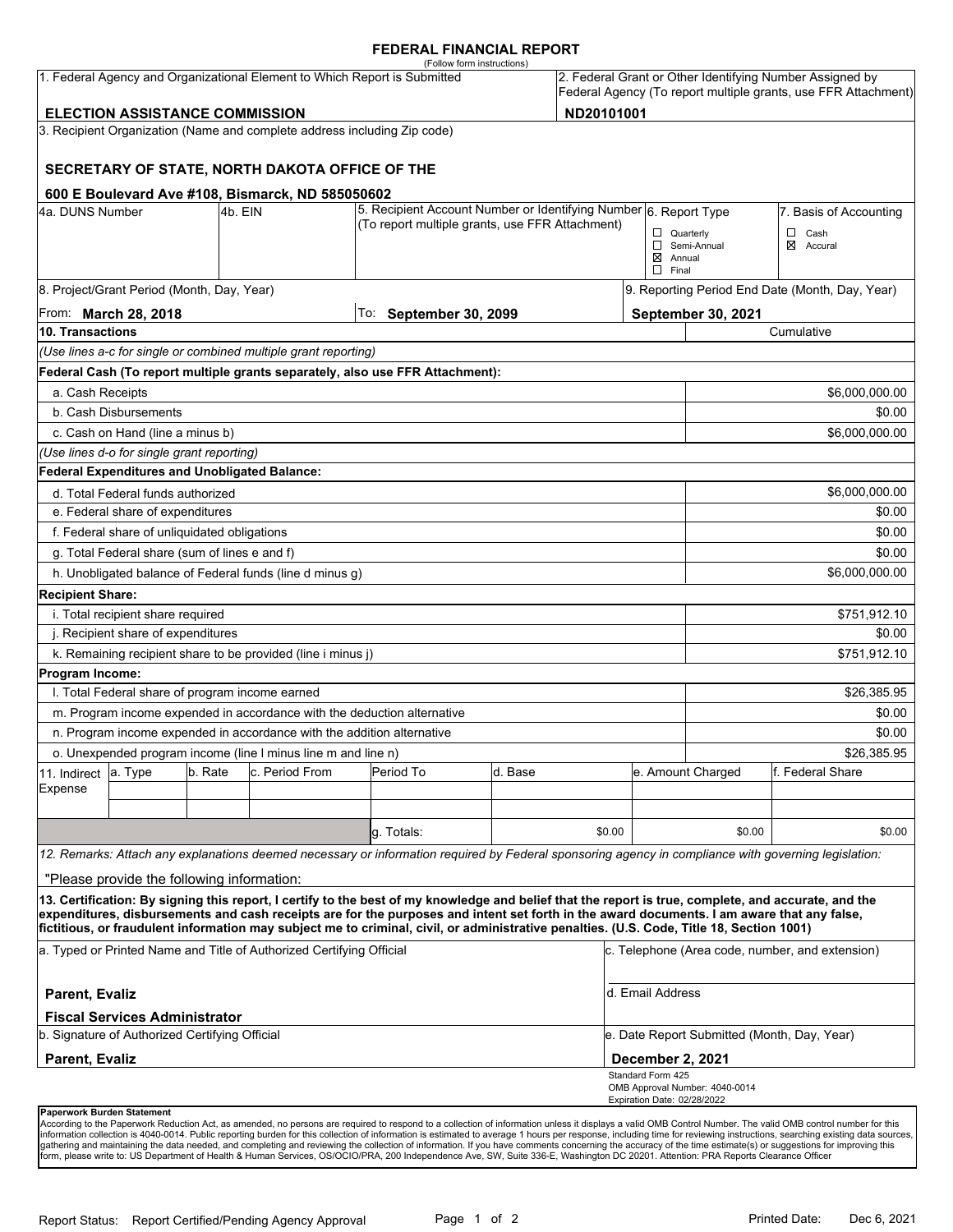### **FEDERAL FINANCIAL REPORT**  (Additional Page)

Federal Agency & Organization

### : ELECTION ASSISTANCE COMMISSION

Federal Grant ID Recipient Organization

| <b>DUNS Number</b><br><b>DUNS Status when Certified</b><br>EIN |                                                                                                                                                                                                                                                                                                                               |
|----------------------------------------------------------------|-------------------------------------------------------------------------------------------------------------------------------------------------------------------------------------------------------------------------------------------------------------------------------------------------------------------------------|
| <b>Reporting Period End Date</b>                               | $\therefore$ September 30, 2021                                                                                                                                                                                                                                                                                               |
| <b>Status</b>                                                  | : Report Certified/Pending Agency Approval                                                                                                                                                                                                                                                                                    |
| Remarks                                                        | : "Please provide the following information:                                                                                                                                                                                                                                                                                  |
|                                                                | State interest earned (current fiscal year): \$1912.10<br>State interest expended (current fiscal year): \$0<br>Program income earned (current fiscal year): \$0<br>Program income earned breakdown (current fiscal year): \$ Source: e.g. Sale of<br>registration list<br>Program income expended (current fiscal year): \$0 |

Reviewer Name Phone # Email Review Date Review Comments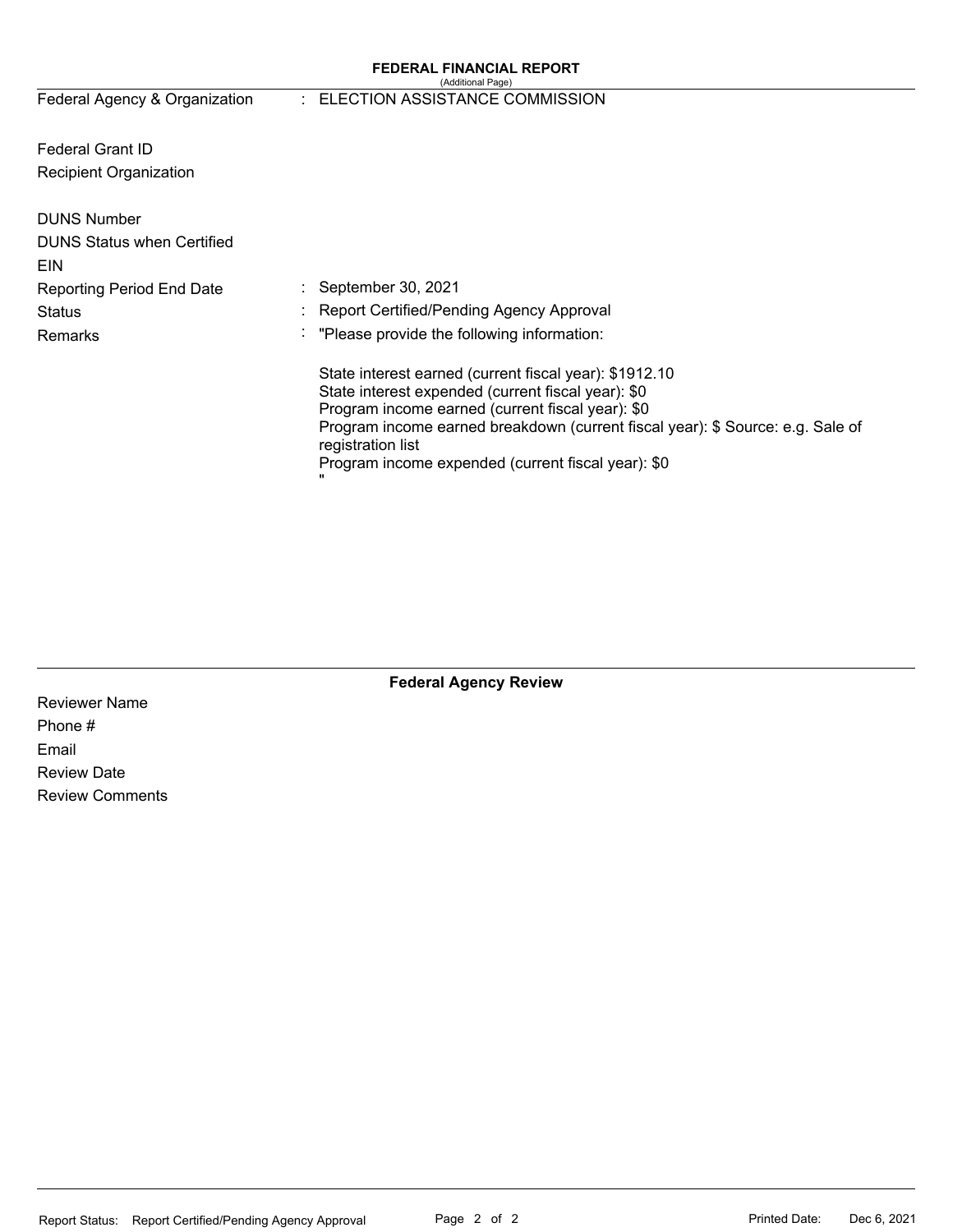# 2021-2022 EAC Progress Report 2022<br>CProgress 2021-2022 EAC Progress Report<br>
3. EAC Progress Report<br>
1. State or Territory:<br>
North Dakota<br>
2. Grant Number:<br>
ND20101001<br>
3. Report:<br>
Annual (Oct 1 - Sept 30)<br>
4. Grant:<br>
Election Security<br>
5. Reporting Period Start Date<br>

### 3. EAC Progress Report

### **1. State or Territory:**

North Dakota

### **2. Grant Number:**

ND20101001

### **3. Report:**

Annual (Oct 1 - Sept 30)

### **4. Grant:**

(Oct<br>:<br>n Set<br>**ting** Election Security

### **5. Reporting Period Start Date**

10/01/2020

### **6. Reporting Period End Date**

09/30/2021

### 4. Progress and Narrative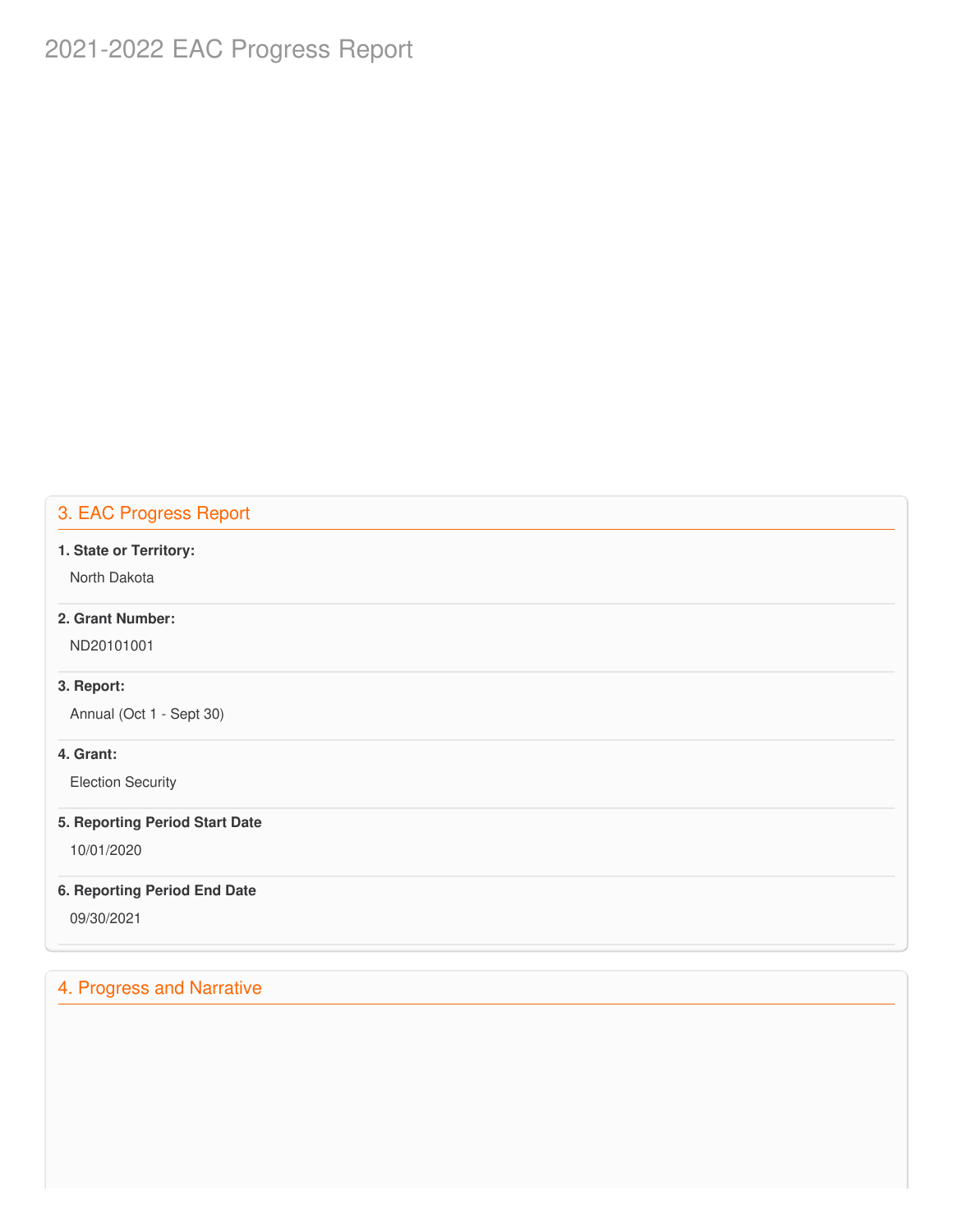7. Describe in detail what happened during this reporting period and explain how you implemented the approved grant activities in accordance with your State Plan/Program Narrative. (*Note: Your activities should align with your Grant Cost* **Example:**<br>Tribe:<br>The Strip of Strip Strip Strip Strip Strip Strip Strip Strip Strip Strip Strip Strip Strip Strip Strip Strip Strip Strip Strip Strip Strip Strip Strip Strip Strip Strip Strip Strip Strip Strip Strip Strip in accor<br>
es Table.<br>
enditures<br>
be any si *Categories Table.)*

No expenditures have been incurred

8. Describe any significant changes to your program during the project, including changes to your original State  **Plan/Program Narrative or favorable developments that improved program efficiency and/or service delivery.**

No significant changes during this period

 **9. Issues Encountered:**

Describe all major issues that arose during the implementation of the project and the reasons why established goals were not met, if applicable. Address each issue separately and describe whether and how the issues were resolved. Also,  **briefly discuss the implications of any unresolved issues or concerns.** n/Program<br>
o significant<br>
ssues Enco<br>
scribe all m<br>
met, if app<br>
o issues en<br>
Provide a o

No issues encountered

 **10. Provide a description of any training conducted, including security training.**

No security training conducted during this period

**11. Subgrants:**

 **Did your office provide subawards to local jurisdictions during this reporting period?** o securif<br>Subgra<br>your of<br>o<br>Match:<br>scribe h<br>atch not<br>Report

No

### **12. Match:**

 **Describe how you are meeting or have met the matching requirement.**

Match not required

13. Report on the number and type of articles of voting equipment obtained with the funds. Include the amount expended  **on the expenditure table.**

 No articles of voting equipment purchased during this periodthe<br> $\frac{1}{2}$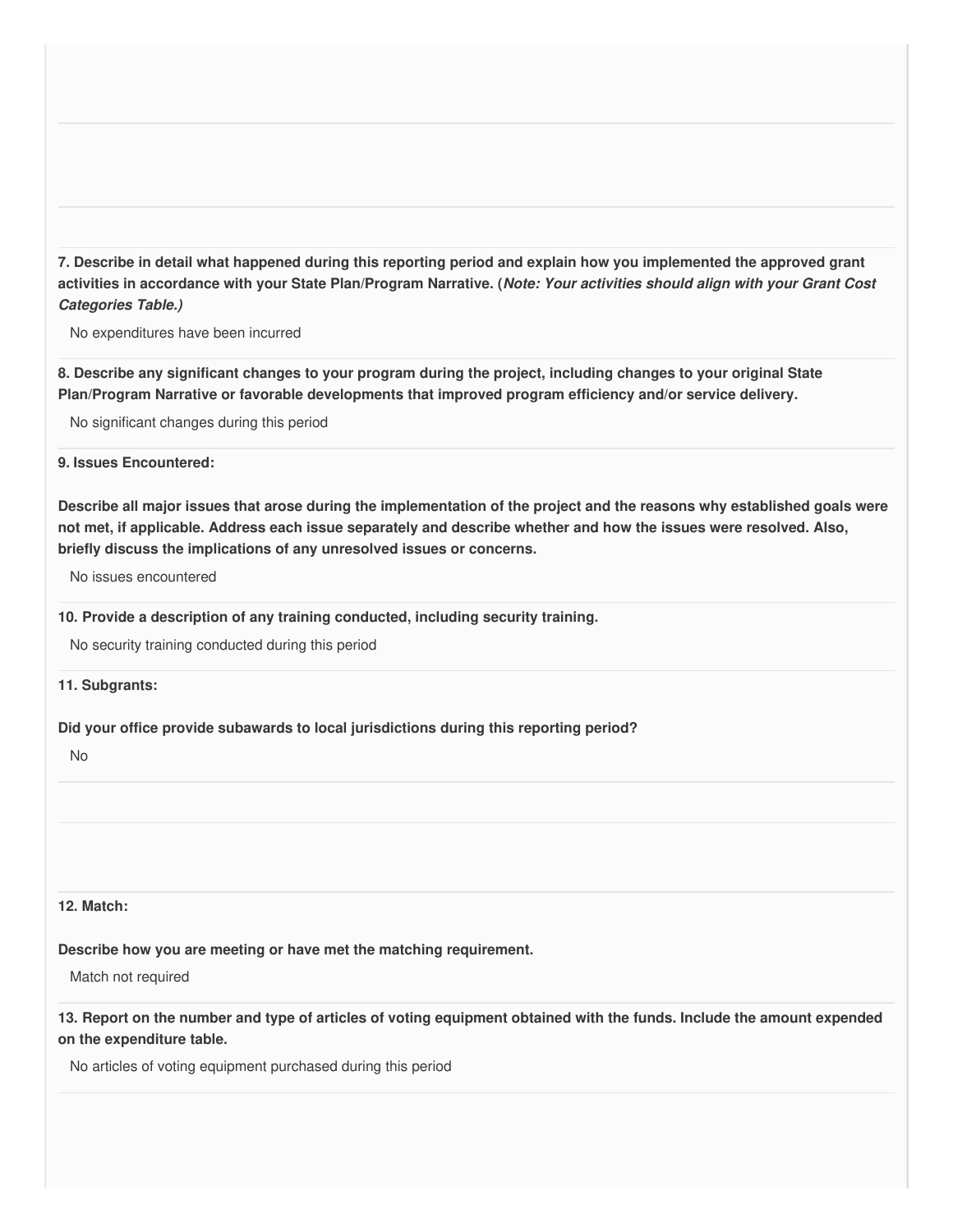### 5. Expenditures

### **GRANT COST CATEGORIES - FEDERAL**

 **14. Current Period Amount Expended and Unliquidated Obligations<br>
GRANT COST CATEGORIES - FEDERAL<br>
Voting Equipment and Processes: : \$0<br>
Post-Election Auditing: : \$0**  Voting Equipment and Processes: : \$0 Post-Election Auditing: : \$0 Voter Registration Systems: : \$0 Cyber Security: : \$0 Voter Education/Communications: : \$0 Accessibility: : \$0 Staffing: : \$0 Training: : \$0 Subgrants: : \$0 Indirect Costs (If applicable, FFR Line 11): : \$0 Unliquidated Obligations (If applicable, FFR Line 10f): : \$0 Other (Specify below) : \$0 Other (Specify below) : \$0 Other (Specify below) : \$0 Total : \$0 Registration Systems: : \$0<br>
Security: : \$0<br>
Education/Communications:<br>
sibility: : \$0<br>
ng: : \$0<br>
ants: : \$0<br>
ants: : \$0<br>
ct Costs (If applicable, FFR L<br>
iidated Obligations (If applica r (Specif<sub>)</sub><br>r (Specif<sub>)</sub><br>: \$0<br>**ments:<br>RANT (**<br>g Equipn<br>Election 5. Expenditures<br>
14. Current Peri<br>
GRANT COST<br>
Voting Equipment<br>
Post-Election Aud<br>
Voter Registratior<br>
Cyber Security: : : \$0<br>
Staffing: : \$0<br>
Staffing: : \$0<br>
Staffing: : \$0<br>
Staffing: : \$0<br>
Indirect Costs (If a<br>
Unliquid **Comments:**

### **15. GRANT COST CATEGORIES - MATCH**

 Voting Equipment and Processes: : \$0 Post-Election Auditing: : \$0 Voter Registration Systems: : \$0 Cyber Security: : \$0 Voter Education/Communications: : \$0 Accessibility: : \$0 Staffing: : \$0 Training: : \$0 Subgrants: : \$0 Indirect Costs (If applicable, FFR Line 11): : \$0 Unliquidated Obligations (If applicable, FFR Line 10f): : \$0 Other (Specify below) : \$0 Other (Specify below) : \$0 Other (Specify below) : \$0 Registration Systems: : \$0<br>
Security: : \$0<br>
Education/Communications:<br>
sibility: : \$0<br>
ng: : \$0<br>
ants: : \$0<br>
ants: : \$0<br>
ct Costs (If applicable, FFR L<br>
iidated Obligations (If applica

Total : \$0

**Comments:**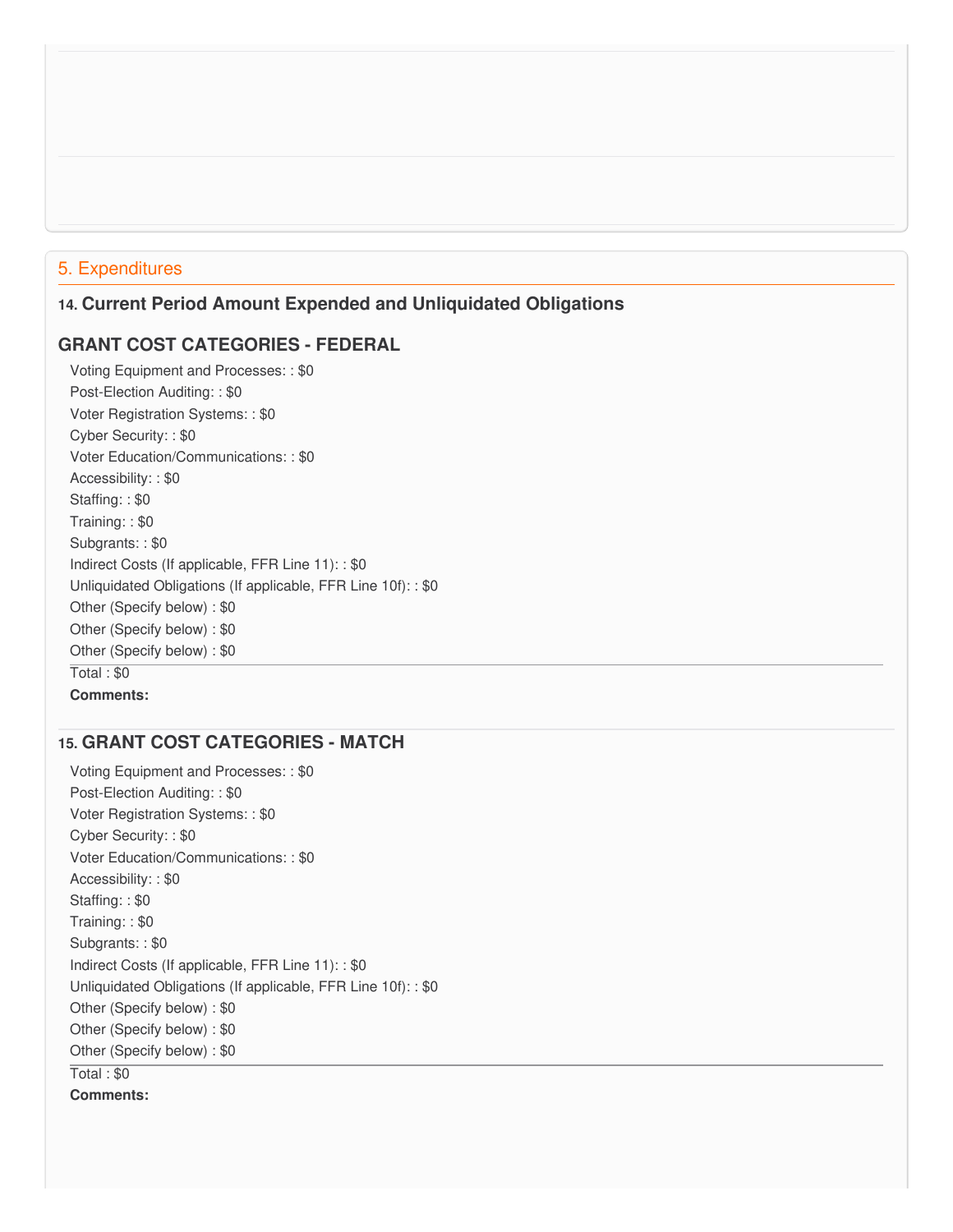## Expendi<br>Confirm 7. Expenditures

|              |  | 16. Confirm Total Grant Expenditure Amounts |  |
|--------------|--|---------------------------------------------|--|
| Federal: \$0 |  |                                             |  |

 Match : \$0 eral :<br>ch : \$<br>il : \$0<br>**ertifice**<br>and

Total : \$0

## 8. Certification

 **Name and Contact of the authorized certifying official of the recipient.**

**First Name**

Evaliz

### **Last Name**

Parent

**Title**